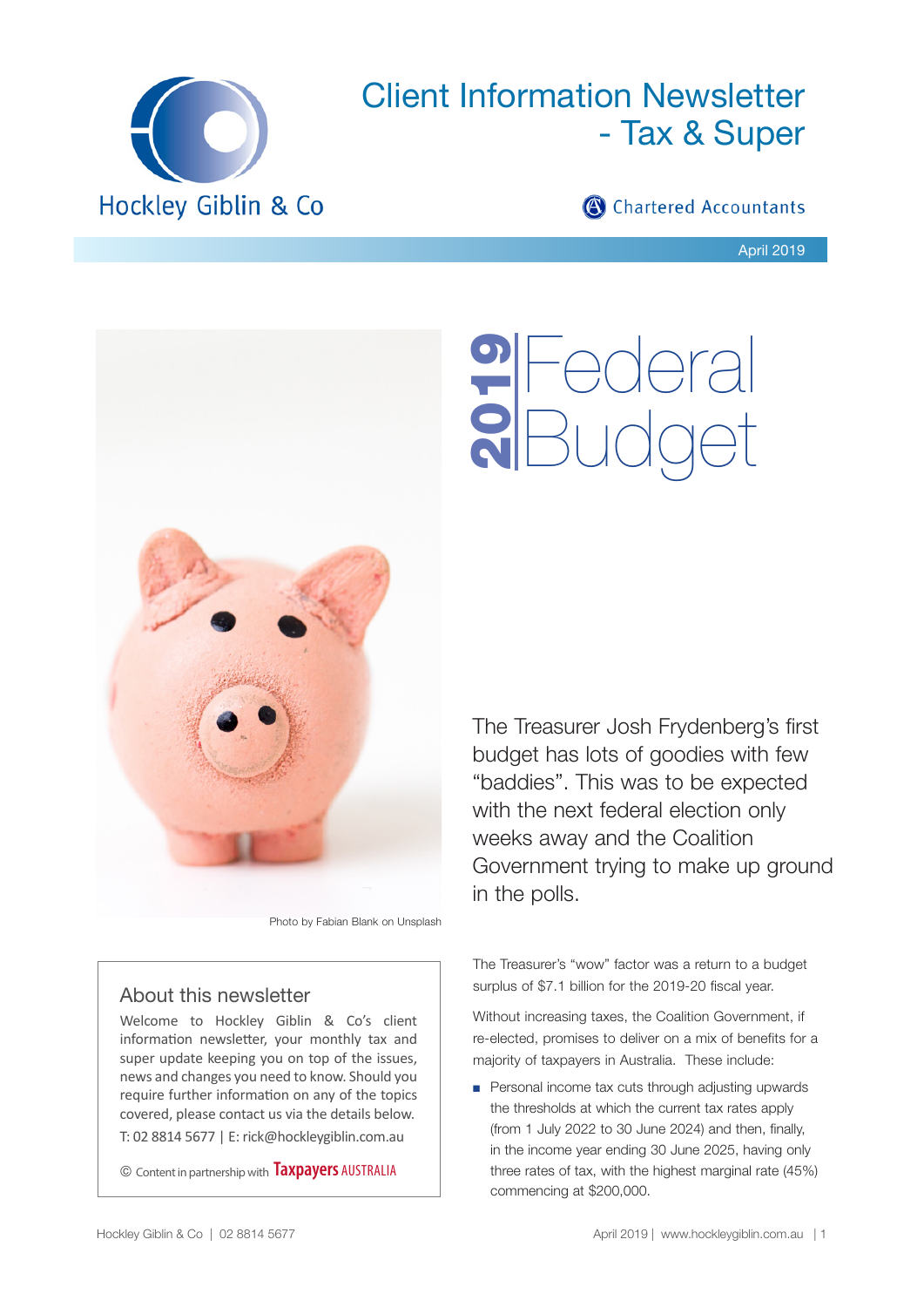## Federal Budget 2019 *cont*

- Increasing the Low and middle income tax offset to a maximum offset of \$1,080 for the years ending 30 June 2019, 2020, 2021 and 2022.
- Increasing the instant asset write-off threshold from \$25,000 to \$30,000 and extending this so that businesses with a turnover of between \$50 million and \$10 million can also access the concession. This will apply from Budget night until 30 June 2020.

Apart from the above, the budget was quite "light" on tax and superannuation changes. The government, no doubt, is trying to make itself a small target in relation to the coming election.

Also note that proposed changes to Division 7A will be deferred from 1 July 2019 to 1 July 2020, and that there are some useful changes to superannuation that will benefit older pre-retirees.

# **BUDGET** Individuals 2019

# INDIVIDUAL TAX RELIEF VIA INCREASED LMITO

The previously proposed (and legislated) low and middle income tax offset (LMITO) will now be increased from a maximum amount of \$530 to \$1,080 a year for singles and the base amount will increase from \$200 to \$255 a year for the 2018-19, 2019-20, 2020-21 and 2021-22 income years.

As a result, the LMITO will now provide a reduction in tax of up to \$255 for taxpayers with a taxable income of \$37,000 or less. For taxable incomes between \$37,000 and \$48,000, the value of the offset will increase at a rate of 7.5 cents per dollar to the maximum offset of \$1,080.

As a result, taxpayers with taxable incomes between \$48,000 and \$90,000 will be eligible for the maximum offset of \$1,080. For taxable incomes between \$90,000 to \$126,000 the offset will phase out at a rate of 3 cents per dollar.

The LMITO will be received on assessment after individuals lodge their tax returns for the relevant income years.

## FUTURE CHANGES IN TAX THRESHOLDS AND RATES

Reductions in individual thresholds and/or marginal tax rates will apply in future income years. From 1 July 2022, the top threshold of the 19% personal income tax bracket will be increased from the previously legislated \$41,000 to \$45,000 (see tables on page 3).

From 1 July 2022, the government will increase the low income tax offset (LITO) from \$645 to \$700. The increased LITO will be withdrawn at a rate of 5 cents per dollar between taxable incomes of \$37,500 and \$45,000, instead of at 6.5 cents per dollar between taxable incomes of \$37,000 and \$41,000 (as previously legislated).

LITO will then be withdrawn at a rate of 1.5 cents per dollar between taxable incomes of \$45,000 and \$66,667. (Note that following these changes the proposed LMITO relief will be removed.)

From 1 July 2024-25, the 32.5% marginal tax rate will be reduced to 30%. Further, in 2024-25 the entire 37% tax bracket will be abolished. As a result of these proposed changes, the government states that by 2024-25 around 94% of Australian taxpayers are projected to face a marginal tax rate of 30% or less.

## MEDICARE LEVY LOW-INCOME THRESHOLD INCREASED

The Medicare levy low-income thresholds for singles and families, as well as seniors and pensioners, has been increased from the 2018-19 income year as follows:

- for singles, the threshold will be increased from \$21,980 to \$22,398
- for families, the threshold will be increased from \$37,089 to \$37,794
- for single seniors and pensioners, the threshold will be increased from \$34,758 to \$35,418
- the family threshold for seniors and pensioners will be increased from \$48,385 to \$49,304.

Note also that for each dependent child or student, the family income thresholds increase by a further \$3,471, instead of the previous amount of \$3,406.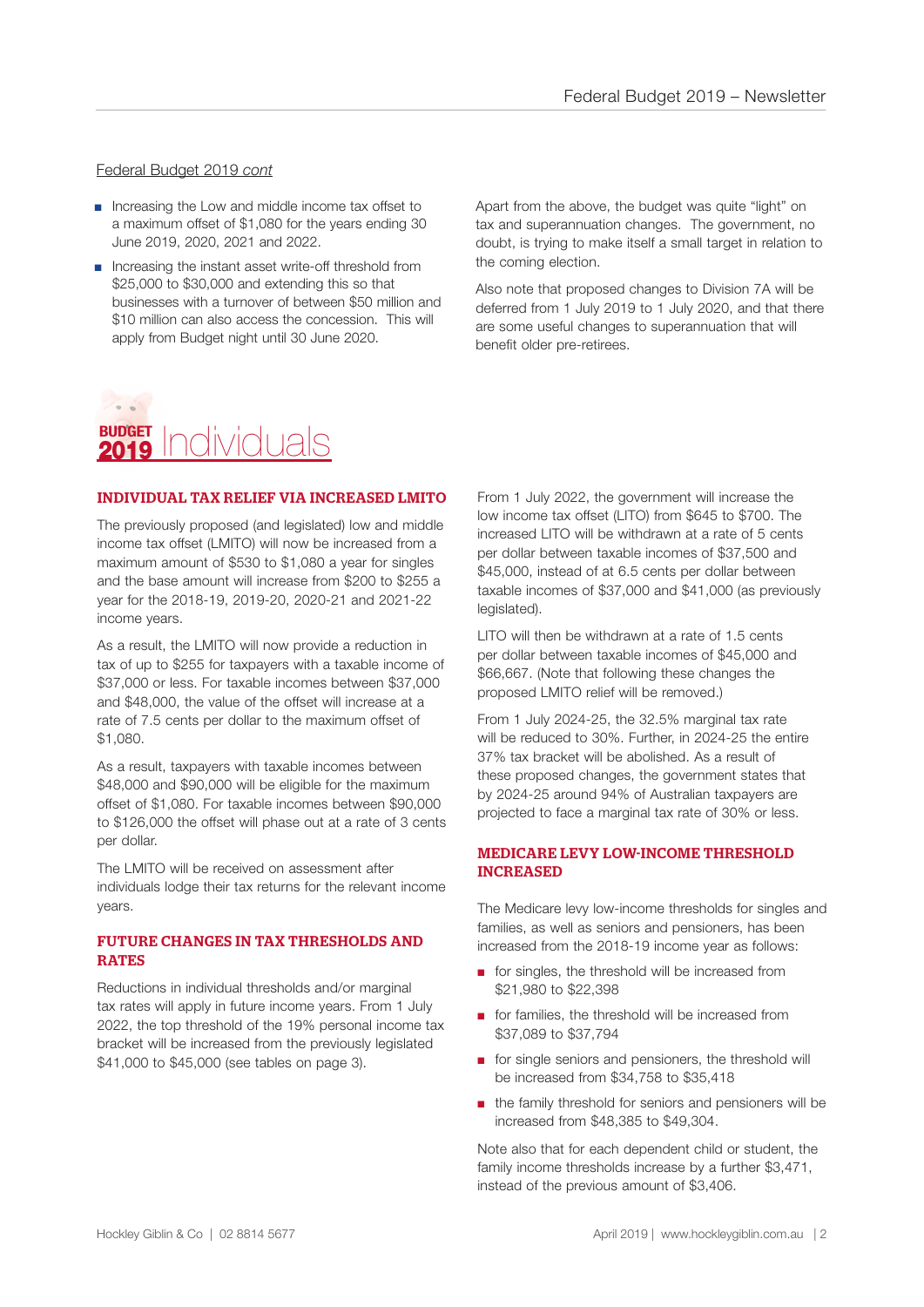

#### INSTANT ASSET WRITE OFF INCREASED AND EXPANDED

The instant asset write-off threshold will be increased from \$25,000 to \$30,000 from Budget night to 30 June 2020. The threshold applies on a per asset basis. As a result, eligible businesses can instantly write off multiple assets costing less than \$30,000 that are first used, or installed ready for use.

The instant asset write off will also be expanded to apply to both "small businesses" (those with an aggregated annual turnover of less than \$10 million) and medium sized businesses (an aggregated annual turnover of \$10 million or more, but less than \$50 million).

### CONTINUATION OF POOLING ARRANGEMENTS FOR OTHER ASSETS

Small businesses can continue to place assets which cannot be immediately deducted into the small business simplified depreciation pool and depreciate those assets at 15% in the first income year and 30% each income year thereafter.

The pool balance can also be immediately deducted if it is less than the applicable instant asset write-off threshold at the end of the income year (including existing pools). The current "lock out" laws for the simplified depreciation rules (these prevent small businesses from re-entering the simplified depreciation regime for five years if they opt out) will continue to be suspended until 30 June 2020.

continued ➡

## Federal Budget 2019: Individuals *cont*

## Rates and thresholds under the Government's enhanced Personal Income Tax Plan

| Rates from<br>2017-18 to 2023-24    | Thresholds in<br>2017-18 | New thresholds from<br>2018-19 to 2021-22 | New thresholds from<br>2022-23 to 2023-24 |
|-------------------------------------|--------------------------|-------------------------------------------|-------------------------------------------|
| Nil                                 | Up to \$18,200           | Up to \$18,200                            | Up to \$18,200                            |
| 19 percent                          | $$18,201 - $37,000$      | $$18,201 - $37,000$                       | $$18,201 - $45,000$                       |
| 32.5 per cent                       | \$37,001 - \$87,000      | \$37,001 - \$90,000                       | \$45,001 - \$120,000                      |
| 37 per cent                         | \$87,001 - \$180,000     | \$90,001 - \$180,000                      | \$120,001 - \$180,000                     |
| 45 per cent                         | Above \$180,000          | Above \$180,000                           | Above \$180,000                           |
| Low and middle<br>income tax offset | $\qquad \qquad$          | Up to \$1,080                             | $\qquad \qquad \blacksquare$              |
| Low income tax<br>offset            | Up to \$445              | Up to \$445                               | Up to \$700                               |

| Rates from<br>2024-25    | New thresholds<br>from 2024-25 |  |
|--------------------------|--------------------------------|--|
| Nil                      | Up to \$18,200                 |  |
| 19 percent               | $$18,201 - $45,000$            |  |
| 30 per cent              | \$45,001 - \$200,000           |  |
| 45 per cent              | Above \$200,000                |  |
| Low income tax<br>offset | Up to \$700                    |  |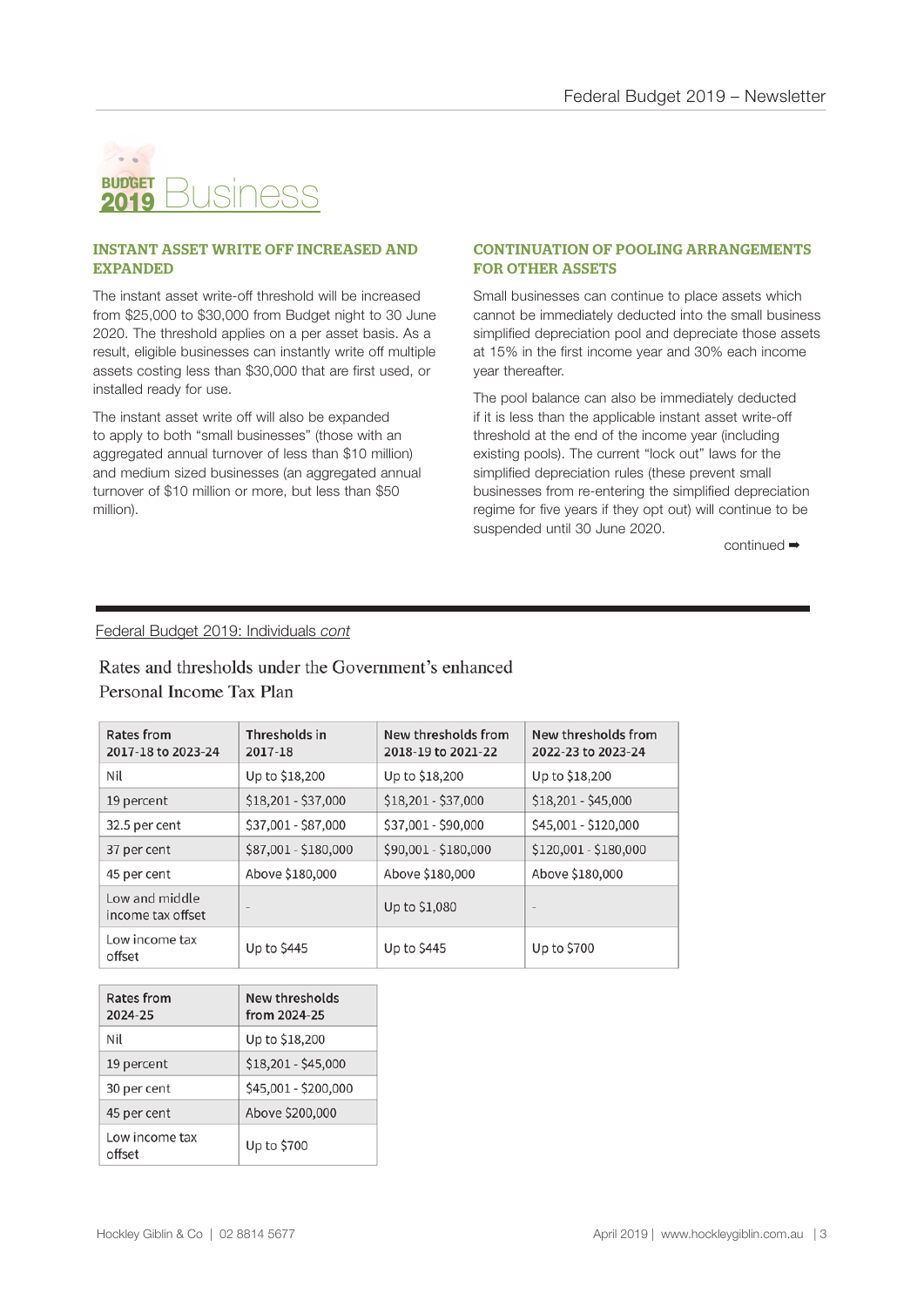#### Federal Budget 2019: Business *cont*

Medium sized businesses do not have access to the small business pooling rules and will instead continue to depreciate assets costing \$30,000 or more (which cannot be immediately deducted) in accordance with the existing depreciating asset provisions of the tax law.

Small businesses will still be able to immediately deduct purchases of eligible assets costing less than \$25,000 that are first used or installed ready for use over the period from 29 January 2019 until Budget night (under the increase in the instant asset write-off threshold from \$20,000 to \$25,000 announced on 29 January 2019).

#### ABN OBLIGATIONS AND THE BLACK ECONOMY

The government will make changes to the Australian Business Number (ABN) system to "disrupt black economy" behaviour by requiring ABN holders:

- from 1 July 2021, with an income tax return obligation, to lodge their income tax return; and
- from 1 July 2022, to confirm the accuracy of their details on the Australian Business Register annually.

Currently, ABN holders are able to retain their ABN regardless whether they are meeting their income tax return lodgement obligation or the obligation to update their ABN details.

According to the government, these new conditions will make ABN holders more accountable for meeting their obligations, while minimising the regulatory impact on businesses doing the right thing. Failure to comply will mean losing registration.

#### LUXURY CAR TAX INCREASED REFUNDS FOR PRIMARY PRODUCERS AND TOURISM **OPERATORS**

The government will provide relief to farmers and tourism operators by amending the luxury car tax refund arrangements. For vehicles acquired on or after 1 July 2019, eligible primary producers and tourism operators will be able to apply for a refund of any luxury car tax paid, up to a maximum of \$10,000. It used to be \$3,000.

The eligibility criteria and types of vehicles eligible for the current partial refund will remain unchanged under the new refund arrangements.

#### DELAYED AMENDMENTS TO DIVISION 7A

The government will defer the start date of the 2018-19 budget measure "Clarifying the operation of the Division 7A integrity rule" from 1 July 2019 to 1 July 2020.

The government issued a consultation paper in October 2018 seeking stakeholder views on the proposed implementation approach for the amendments to Div 7A.

Delaying the start date by 12 months will allow additional time to further consult with stakeholders on these issues and to refine the government's implementation approach, including to ensure appropriate transitional arrangements so taxpayers are not unfairly prejudiced.



#### REMOVAL OF WORK TEST FOR CERTAIN **MEMBERS**

The current superannuation work test will be removed for people aged 65 and 66 from 1 July 2020. This will enable an estimated 55,000 individuals to make concessional and non-concessional voluntary superannuation contributions even if they are not working. Under current rules, they can only make voluntary contributions if they meet the work test, which requires that they work a minimum of 40 hours over a 30-day period.

By removing the work test, fund members in this age bracket who are no longer working, only working a

few hours per week, or only undertaking volunteer work will, should this proposal be implemented, be able to contribute to superannuation and enjoy the concessional tax treatment that it provides.

#### EXTENDING ELIGIBILITY FOR BRING-FORWARD **CAP**

Access to the bring-forward cap will be extended from 2020-21 for taxpayers aged less than 65 years of age to those aged 65 and 66. This will enable these taxpayers to make up to three years' worth of nonconcessional contributions, capped at \$100,000 a year, to superannuation in a single year.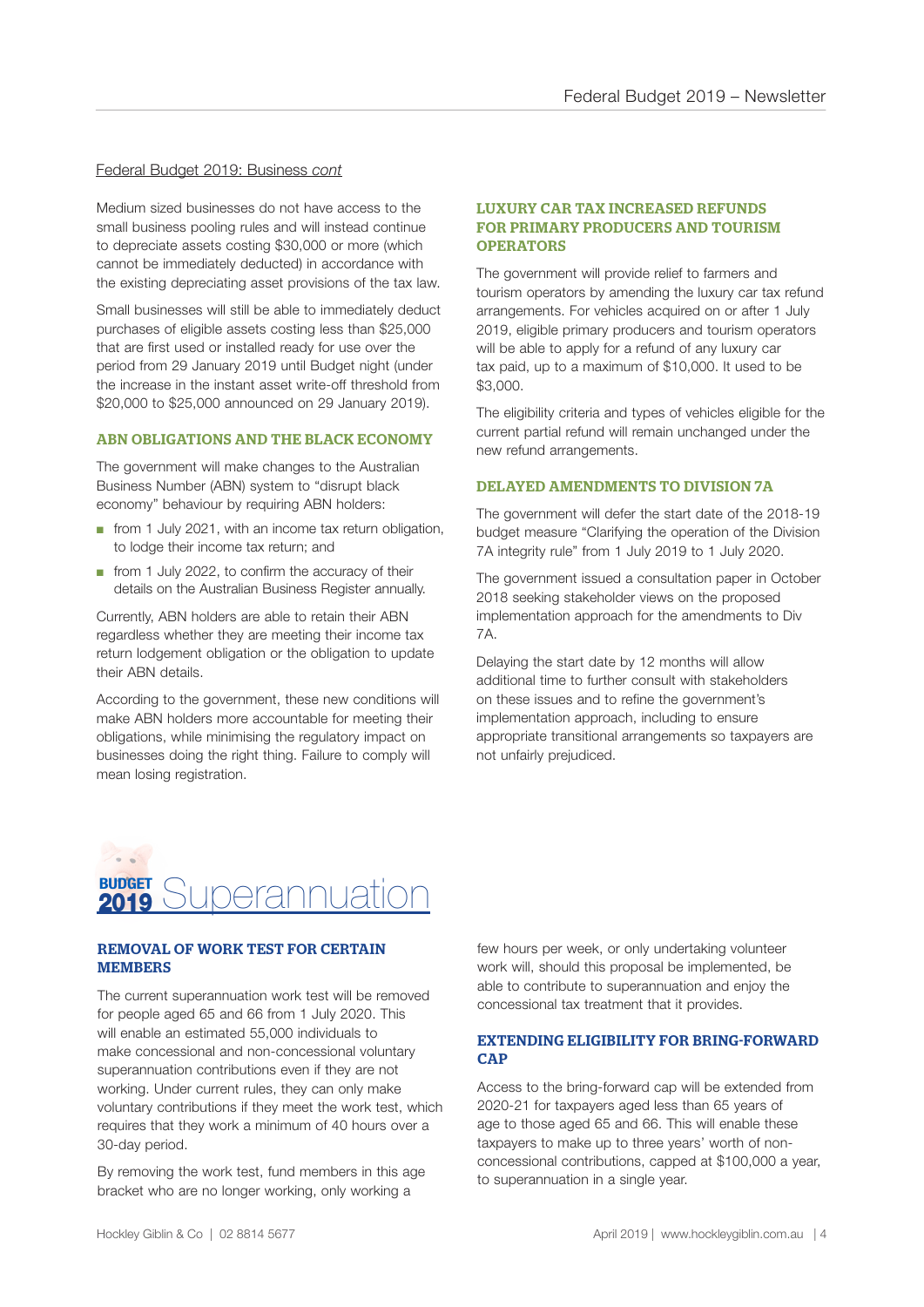#### Federal Budget 2019: Superannuation *cont*

This will give older pre-retirees greater flexibility to save for retirement. Those in this age bracket will be able to contribute large lump sums that they have on hand into superannuation more quickly; bringing forward the accompanying tax concessions, rather than \$100,000 per year under the current rules that apply.

#### INCREASE TO AGE LIMIT FOR SPOUSE **CONTRIBUTIONS**

The age limit for spouse superannuation contributions will be increased from 69 to 75 years, from 2020- 21. This provides pre-retirees with a greater ability to contribute on behalf of their spouse.

Making spouse contributions is particularly useful where for instance:

- the contributing spouse has already reached their own \$1.6 million total superannuation balance restriction
- where the recipient spouse is significantly older, as they can access a tax-free superannuation income stream whereas the younger spouse may not have yet met a condition of release, or
- the contributing spouse is eligible to claim a spouse tax offset of up to \$540 as their spouse is a lowincome earner.

#### REDUCING RED TAPE FOR SUPER FUNDS

Superannuation funds that have both an accumulation and retirement interests during an income year can choose their preferred method of calculating exempt current pension income (ECPI) from 1 July 2020.

There is also a proposal to remove a redundant requirement for superannuation funds that are 100% in pension phase for all of the income year to acquire an actuarial certificate when calculating ECPI using the proportionate method.

The ability to choose between the segregated method or proportionate method to work out ECPI will simplify superannuation reporting for SMSFs. Removing the requirement to obtain an actuarial certificate should reduce SMSF costs.

#### TAX RELIEF FOR MERGING SUPER FUNDS

The current tax relief for merging superannuation funds, which is due to expire on 1 July 2020, will be made permanent from that time. Superannuation funds will be able to continue to transfer revenue and capital losses to a new merged fund, and to defer taxation consequences on gains and losses from revenue and capital assets.

This will continue to encourage superannuation funds that are contemplating merging (including SMSFs). There should be no adverse consequences of mergers moving forward. Merging can reduce costs, manage risks and increase scale, leading to improved retirement outcomes for members.

#### SUPER INSURANCE OPT-IN RULE DELAYED

The government confirmed that it will delay the start date from 1 July 2019 to 1 October 2019 for ensuring insurance within superannuation is only offered on an opt-in basis in respect of members with accounts with balances of less than \$6,000 and new accounts belonging to members under age 25.

The changes seek to prevent the erosion of super savings through inappropriate insurance premiums and duplicate cover. Affected members can still obtain insurance cover within their superannuation by electing to do so (that is, opting-in).  $\blacksquare$ 

This information has been prepared without taking into account your objectives, financial situation or needs. Because of this, you should, before acting on this information, consider its appropriateness, having regard to your objectives, financial situation or needs.